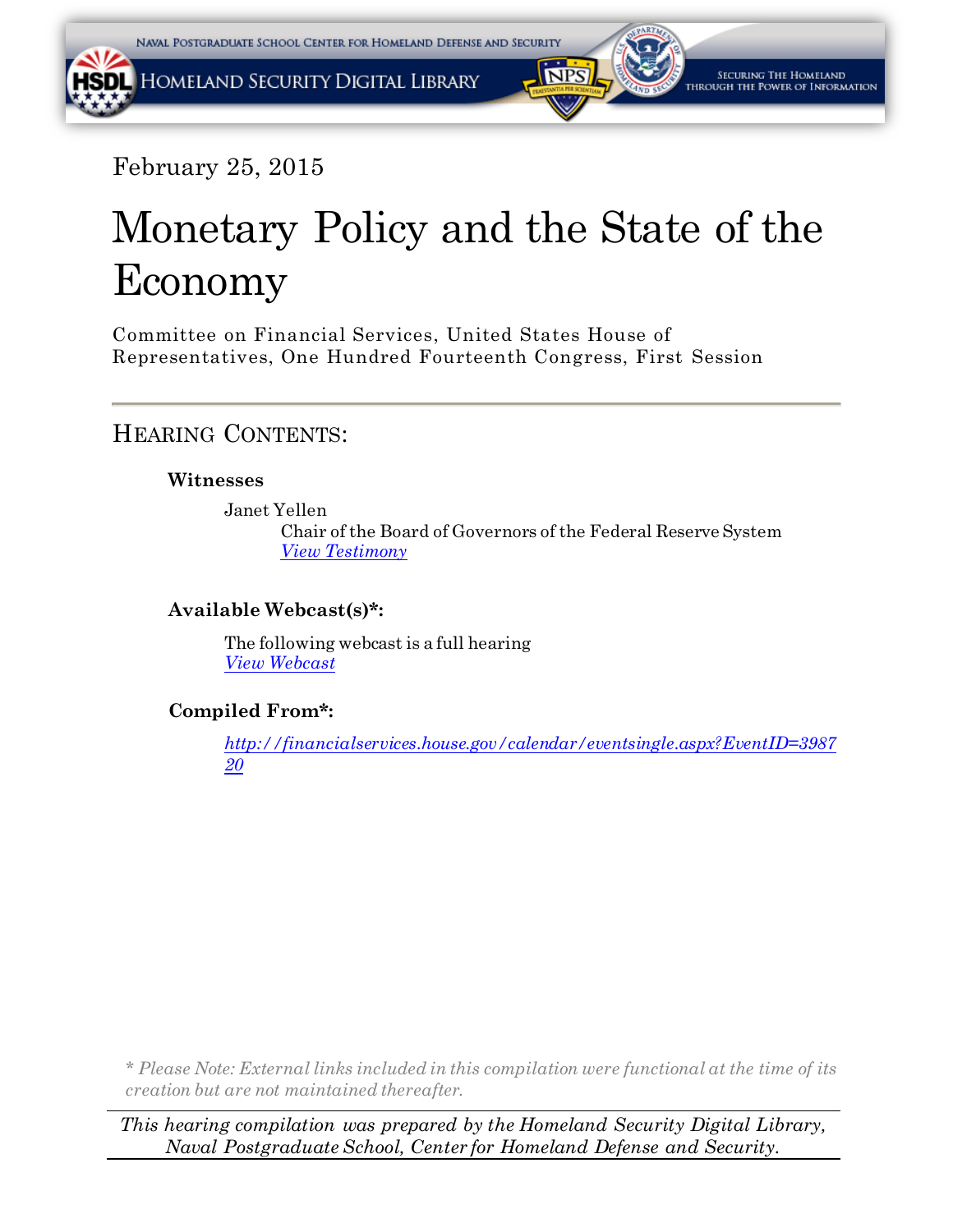For release on delivery  $10:00$ a.m. $\operatorname{EST}$ February 25, 2015

Statement by

Janet L. Yellen

Chair

Board of Governors of the Federal Reserve System

before the

Committee on Financial Services

House of Representatives

February 25, 2015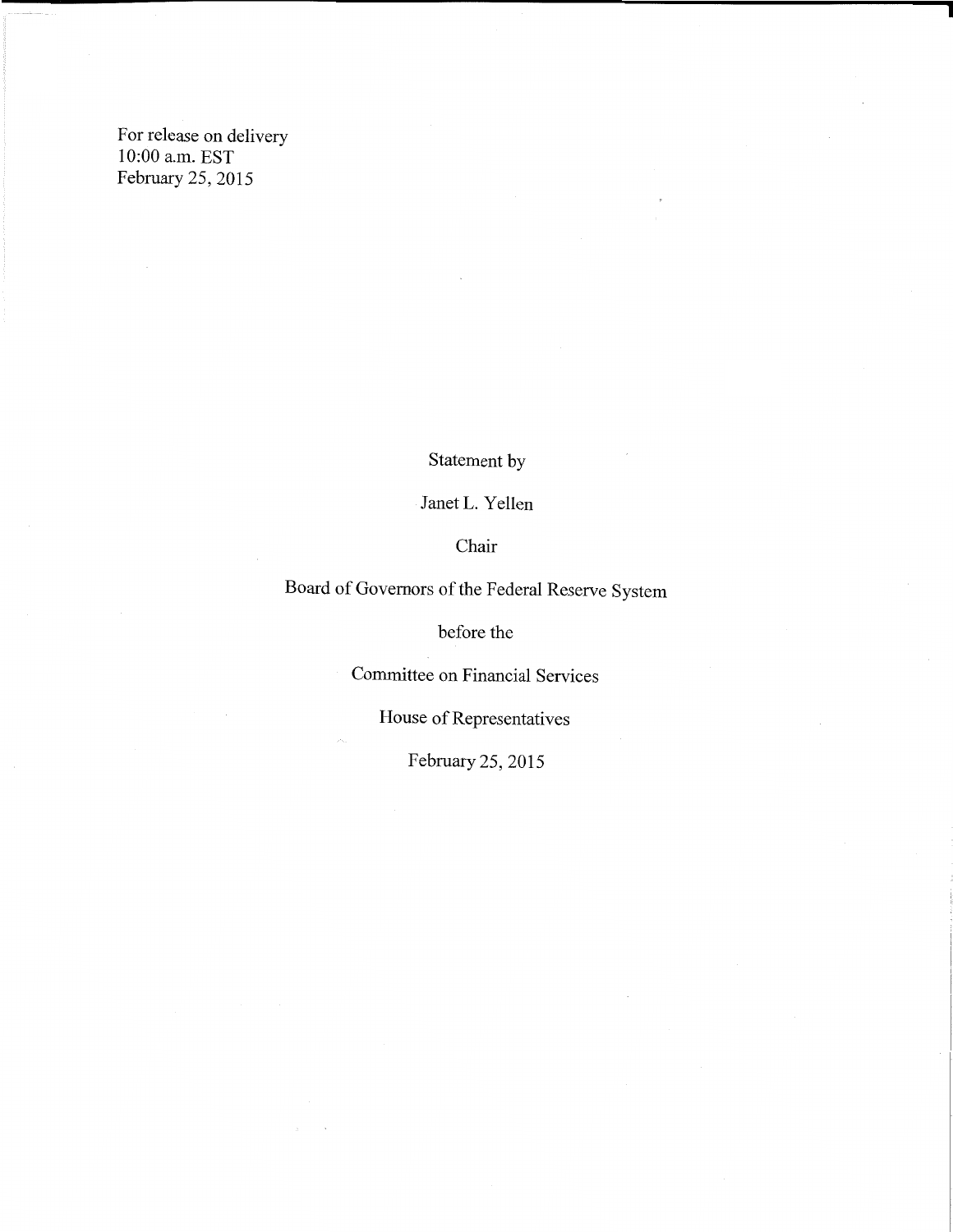Chairman Shelby, Ranking Member Brown, and members of the Committee, I am pleased to present the Federal Reserve's semiannual *Monetary Policy Report* to the Congress. In my remarks today, I will discuss the current economic situation and outlook before turning to monetary policy.

#### **Current Economic Situation and Outlook**

Since my appearance before this Committee last July, the employment situation in the United States has been improving along many dimensions. The unemployment rate now stands at 5.7 percent, down from just over 6 percent last summer and from 10 percent at its peak in late 2009. The average pace of monthly job gains picked up from about 240,000 per month during the first half of last year to 280,000 per month during the second half, and employment rose 260,000 in January. In addition, long-term unemployment has declined substantially, fewer workers are reporting that they can find only part-time work when they would prefer full-time employment, and the pace of quits--often regarded as a barometer of worker confidence in labor market opportunities--has recovered nearly to its pre-recession level. However, the labor force participation rate is lower than most estimates of its trend, and wage growth remains sluggish, suggesting that some cyclical weakness persists. In short, considerable progress has been achieved in the recovery of the labor market, though room for further improvement remains.

At the same time that the labor market situation has improved, domestic spending and production have been increasing at a solid rate. Real gross domestic product (GDP) is now estimated to have increased at a 3-3/4 percent annual rate during the second half of last year. While GDP growth is not anticipated to be sustained at that pace, it is expected to be strong enough to result in a further gradual decline in the unemployment rate. Consumer spending has been lifted by the improvement in the labor market as well as by the increase in household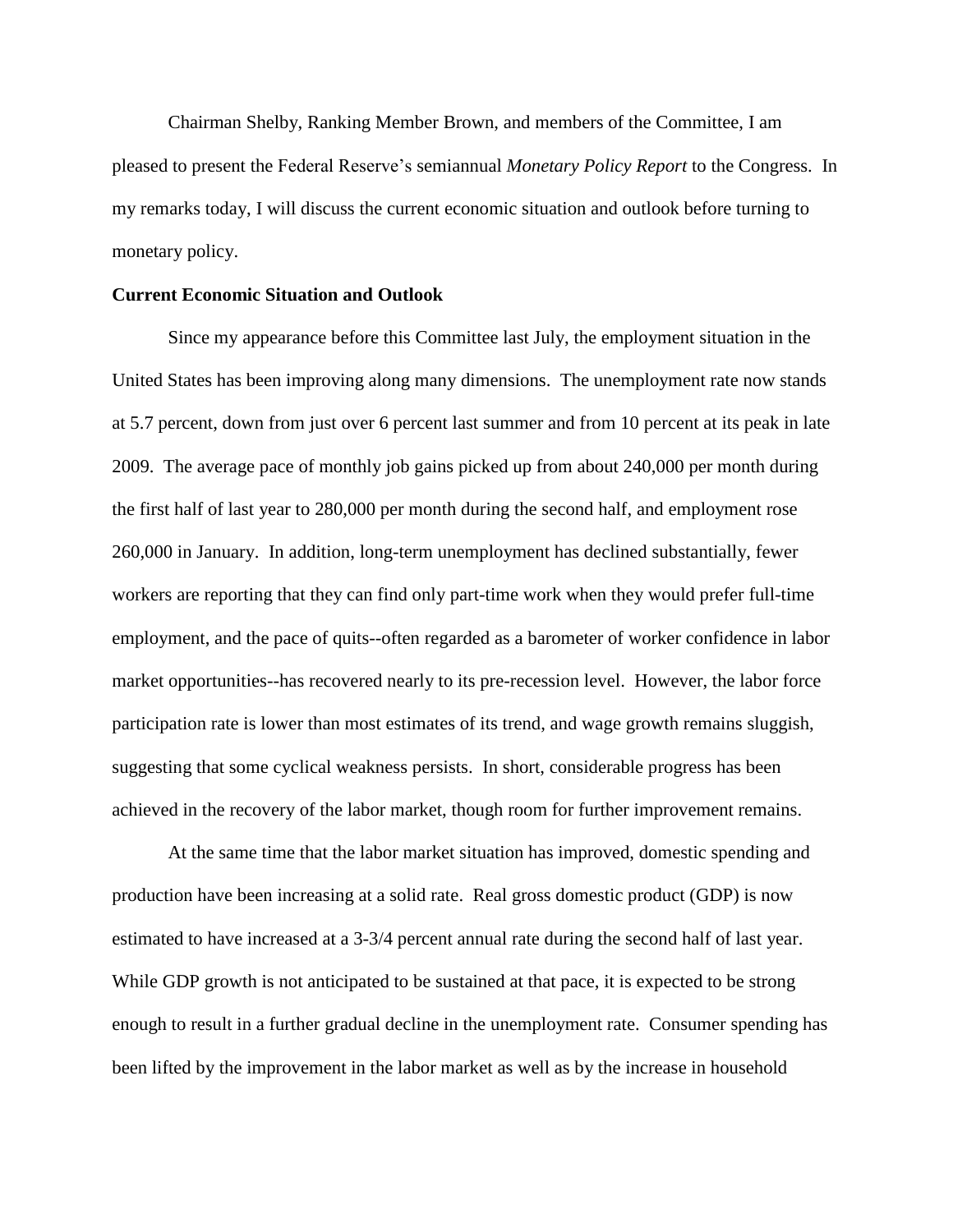purchasing power resulting from the sharp drop in oil prices. However, housing construction continues to lag; activity remains well below levels we judge could be supported in the longer run by population growth and the likely rate of household formation.

Despite the overall improvement in the U.S. economy and the U.S. economic outlook, longer-term interest rates in the United States and other advanced economies have moved down significantly since the middle of last year; the declines have reflected, at least in part, disappointing foreign growth and changes in monetary policy abroad. Another notable development has been the plunge in oil prices. The bulk of this decline appears to reflect increased global supply rather than weaker global demand. While the drop in oil prices will have negative effects on energy producers and will probably result in job losses in this sector, causing hardship for affected workers and their families, it will likely be a significant overall plus, on net, for our economy. Primarily, that boost will arise from U.S. households having the wherewithal to increase their spending on other goods and services as they spend less on gasoline.

Foreign economic developments, however, could pose risks to the outlook for U.S. economic growth. Although the pace of growth abroad appears to have stepped up slightly in the second half of last year, foreign economies are confronting a number of challenges that could restrain economic activity. In China, economic growth could slow more than anticipated as policymakers address financial vulnerabilities and manage the desired transition to less reliance on exports and investment as sources of growth. In the euro area, recovery remains slow, and inflation has fallen to very low levels; although highly accommodative monetary policy should help boost economic growth and inflation there, downside risks to economic activity in the region remain. The uncertainty surrounding the foreign outlook, however, does not exclusively reflect downside risks. We could see economic activity respond to the policy stimulus now

- 2 -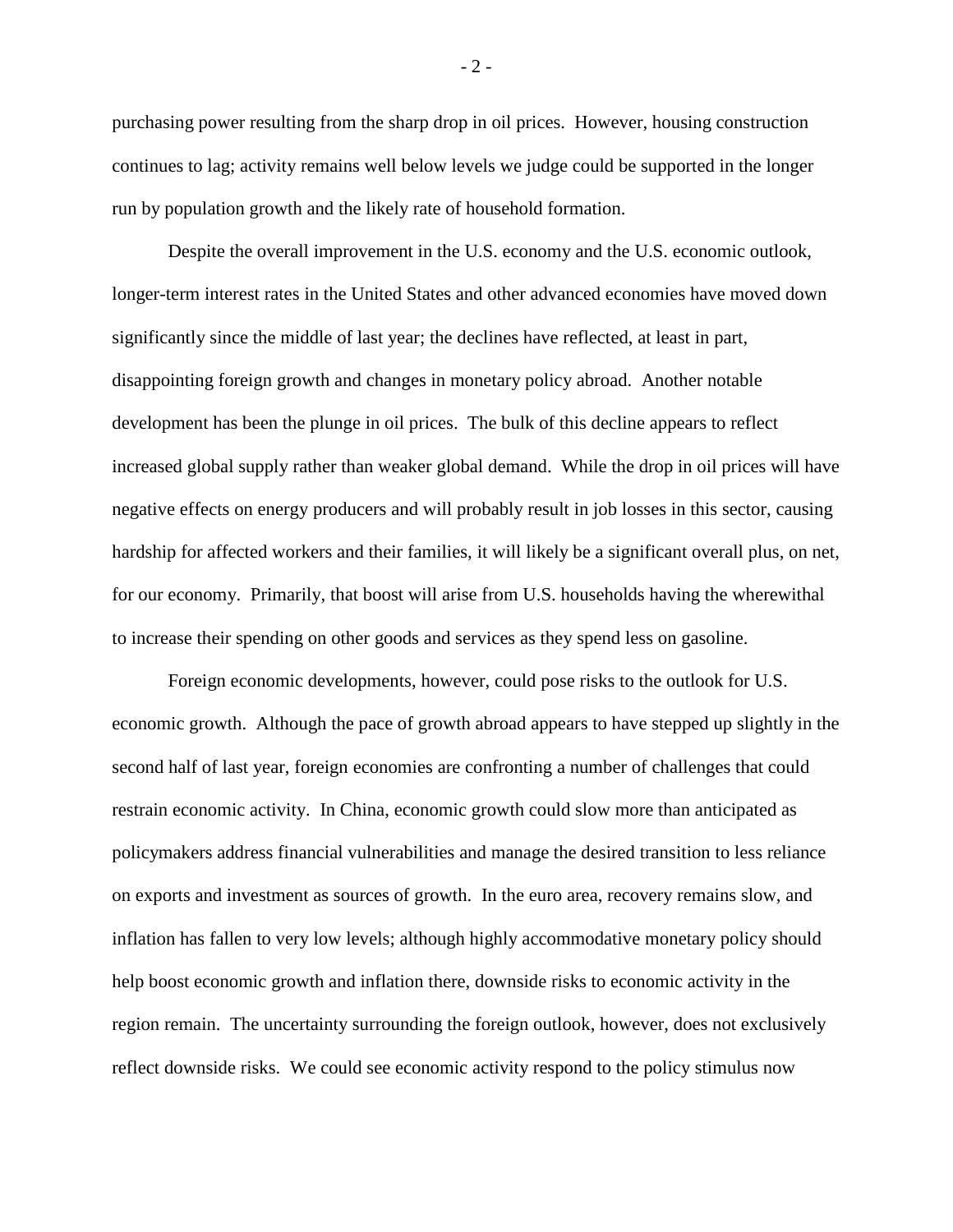being provided by foreign central banks more strongly than we currently anticipate, and the recent decline in world oil prices could boost overall global economic growth more than we expect.

U.S. inflation continues to run below the Committee's 2 percent objective. In large part, the recent softness in the all-items measure of inflation for personal consumption expenditures (PCE) reflects the drop in oil prices. Indeed, the PCE price index edged down during the fourth quarter of last year and looks to be on track to register a more significant decline this quarter because of falling consumer energy prices. But core PCE inflation has also slowed since last summer, in part reflecting declines in the prices of many imported items and perhaps also some pass-through of lower energy costs into core consumer prices.

Despite the very low recent readings on actual inflation, inflation expectations as measured in a range of surveys of households and professional forecasters have thus far remained stable. However, inflation compensation, as calculated from the yields of real and nominal Treasury securities, has declined. As best we can tell, the fall in inflation compensation mainly reflects factors other than a reduction in longer-term inflation expectations. The Committee expects inflation to decline further in the near term before rising gradually toward 2 percent over the medium term as the labor market improves further and the transitory effects of lower energy prices and other factors dissipate, but we will continue to monitor inflation developments closely.

#### **Monetary Policy**

I will now turn to monetary policy. The Federal Open Market Committee (FOMC) is committed to policies that promote maximum employment and price stability, consistent with our mandate from the Congress. As my description of economic developments indicated, our

- 3 -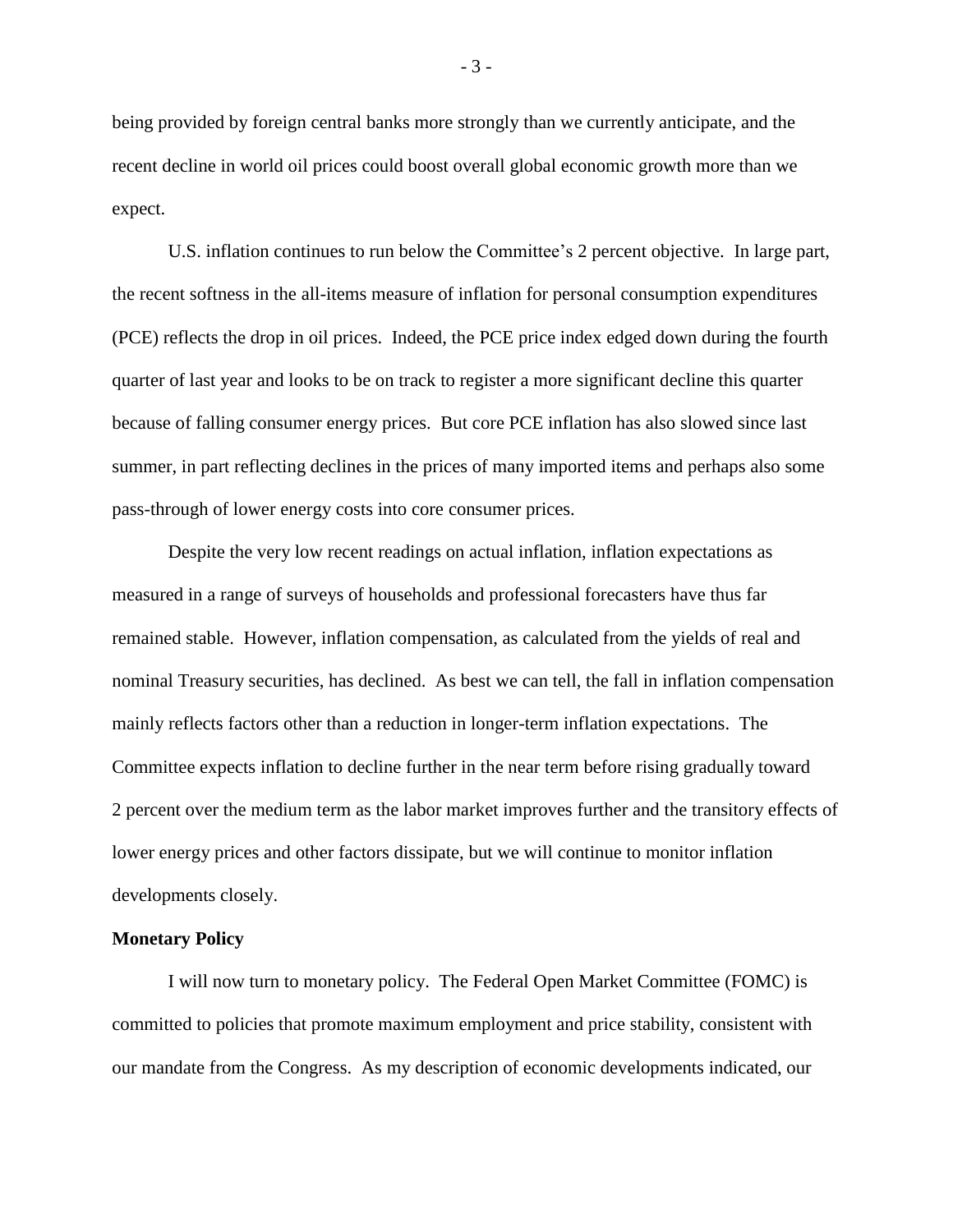economy has made important progress toward the objective of maximum employment, reflecting in part support from the highly accommodative stance of monetary policy in recent years. In light of the cumulative progress toward maximum employment and the substantial improvement in the outlook for labor market conditions--the stated objective of the Committee's recent asset purchase program--the FOMC concluded that program at the end of October.

Even so, the Committee judges that a high degree of policy accommodation remains appropriate to foster further improvement in labor market conditions and to promote a return of inflation toward 2 percent over the medium term. Accordingly, the FOMC has continued to maintain the target range for the federal funds rate at 0 to 1/4 percent and to keep the Federal Reserve's holdings of longer-term securities at their current elevated level to help maintain accommodative financial conditions. The FOMC is also providing forward guidance that offers information about our policy outlook and expectations for the future path of the federal funds rate. In that regard, the Committee judged, in December and January, that it can be patient in beginning to raise the federal funds rate. This judgment reflects the fact that inflation continues to run well below the Committee's 2 percent objective, and that room for sustainable improvements in labor market conditions still remains.

The FOMC's assessment that it can be patient in beginning to normalize policy means that the Committee considers it unlikely that economic conditions will warrant an increase in the target range for the federal funds rate for at least the next couple of FOMC meetings. If economic conditions continue to improve, as the Committee anticipates, the Committee will at some point begin considering an increase in the target range for the federal funds rate on a meeting-by-meeting basis. Before then, the Committee will change its forward guidance. However, it is important to emphasize that a modification of the forward guidance should not be

 $-4-$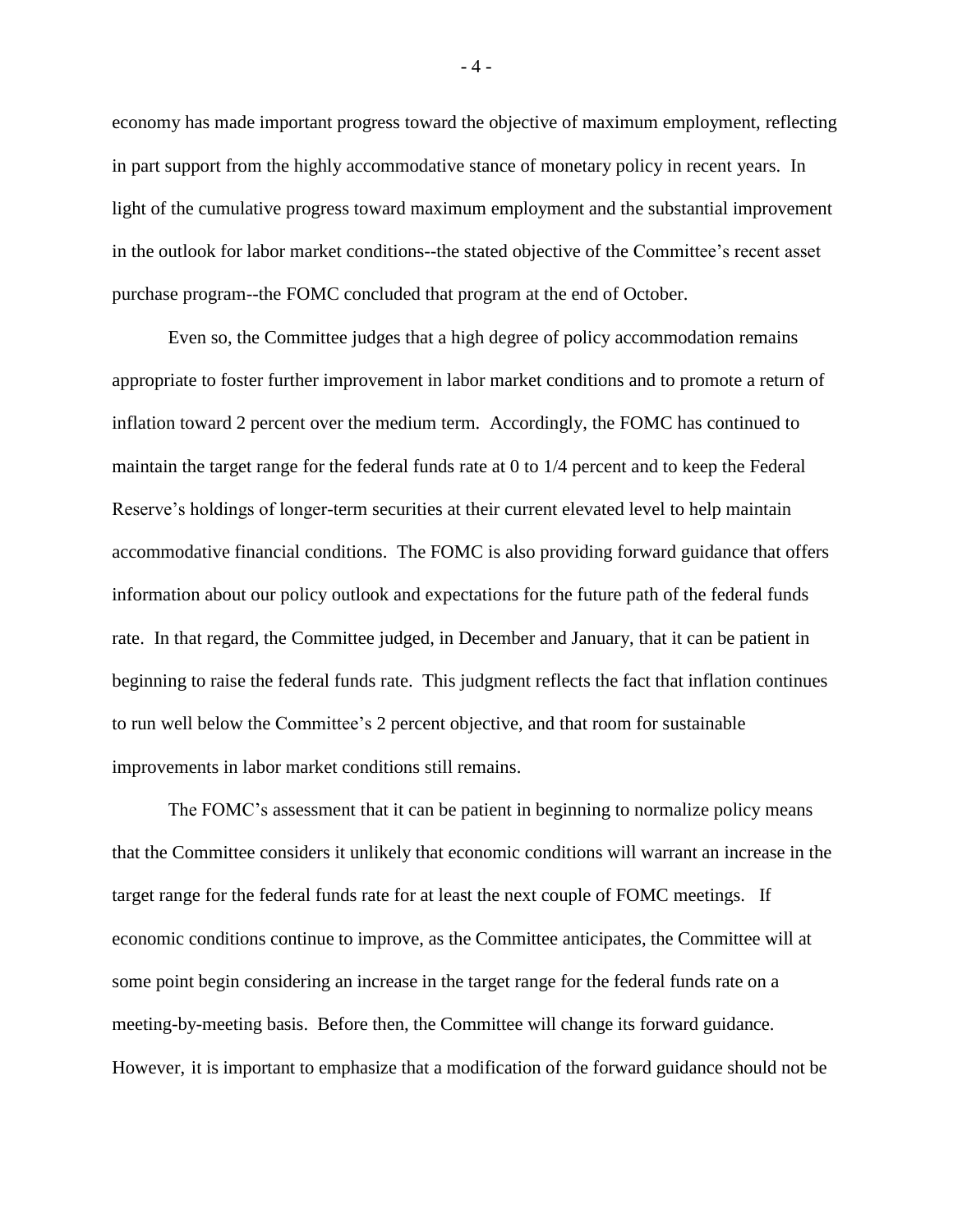read as indicating that the Committee will necessarily increase the target range in a couple of meetings. Instead the modification should be understood as reflecting the Committee's judgment that conditions have improved to the point where it will soon be the case that a change in the target range could be warranted at any meeting. Provided that labor market conditions continue to improve and further improvement is expected, the Committee anticipates that it will be appropriate to raise the target range for the federal funds rate when, on the basis of incoming data, the Committee is reasonably confident that inflation will move back over the medium term toward our 2 percent objective.

It continues to be the FOMC's assessment that even after employment and inflation are near levels consistent with our dual mandate, economic conditions may, for some time, warrant keeping the federal funds rate below levels the Committee views as normal in the longer run. It is possible, for example, that it may be necessary for the federal funds rate to run temporarily below its normal longer-run level because the residual effects of the financial crisis may continue to weigh on economic activity. As such factors continue to dissipate, we would expect the federal funds rate to move toward its longer-run normal level. In response to unforeseen developments, the Committee will adjust the target range for the federal funds rate to best promote the achievement of maximum employment and 2 percent inflation.

#### **Policy Normalization**

Let me now turn to the mechanics of how we intend to normalize the stance and conduct of monetary policy when a decision is eventually made to raise the target range for the federal funds rate. Last September, the FOMC issued its statement on Policy Normalization Principles and Plans. This statement provides information about the Committee's likely approach to raising short-term interest rates and reducing the Federal Reserve's securities holdings. As is always the

- 5 -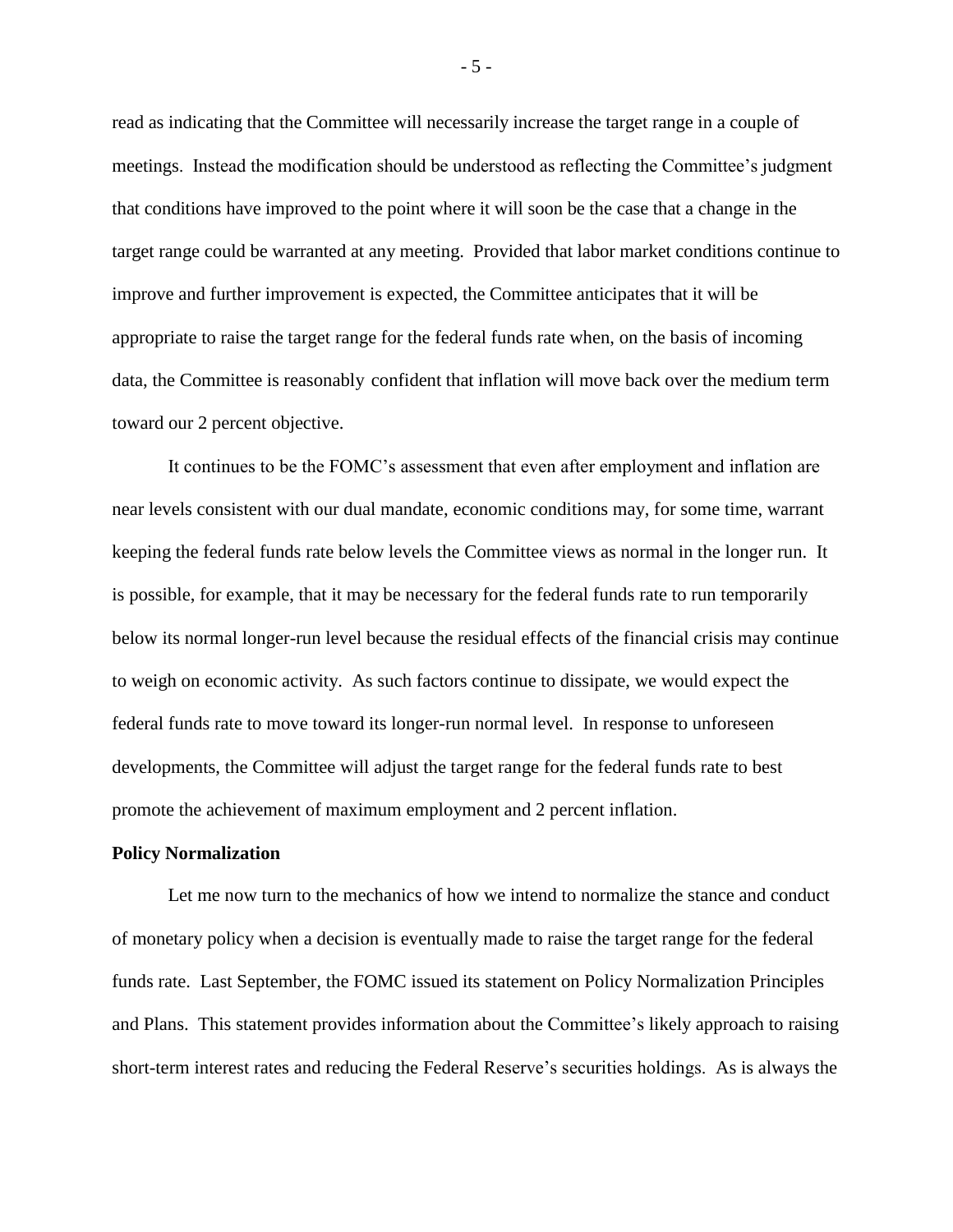case in setting policy, the Committee will determine the timing and pace of policy normalization so as to promote its statutory mandate to foster maximum employment and price stability.

The FOMC intends to adjust the stance of monetary policy during normalization primarily by changing its target range for the federal funds rate and not by actively managing the Federal Reserve's balance sheet. The Committee is confident that it has the tools it needs to raise short-term interest rates when it becomes appropriate to do so and to maintain reasonable control of the level of short-term interest rates as policy continues to firm thereafter, even though the level of reserves held by depository institutions is likely to diminish only gradually. The primary means of raising the federal funds rate will be to increase the rate of interest paid on excess reserves. The Committee also will use an overnight reverse repurchase agreement facility and other supplementary tools as needed to help control the federal funds rate. As economic and financial conditions evolve, the Committee will phase out these supplementary tools when they are no longer needed.

The Committee intends to reduce its securities holdings in a gradual and predictable manner primarily by ceasing to reinvest repayments of principal from securities held by the Federal Reserve. It is the Committee's intention to hold, in the longer run, no more securities than necessary for the efficient and effective implementation of monetary policy, and that these securities be primarily Treasury securities.

#### **Summary**

In sum, since the July 2014 *Monetary Policy Report,* there has been important progress toward the FOMC's objective of maximum employment. However, despite this improvement, too many Americans remain unemployed or underemployed, wage growth is still sluggish, and inflation remains well below our longer-run objective. As always, the Federal Reserve remains

- 6 -